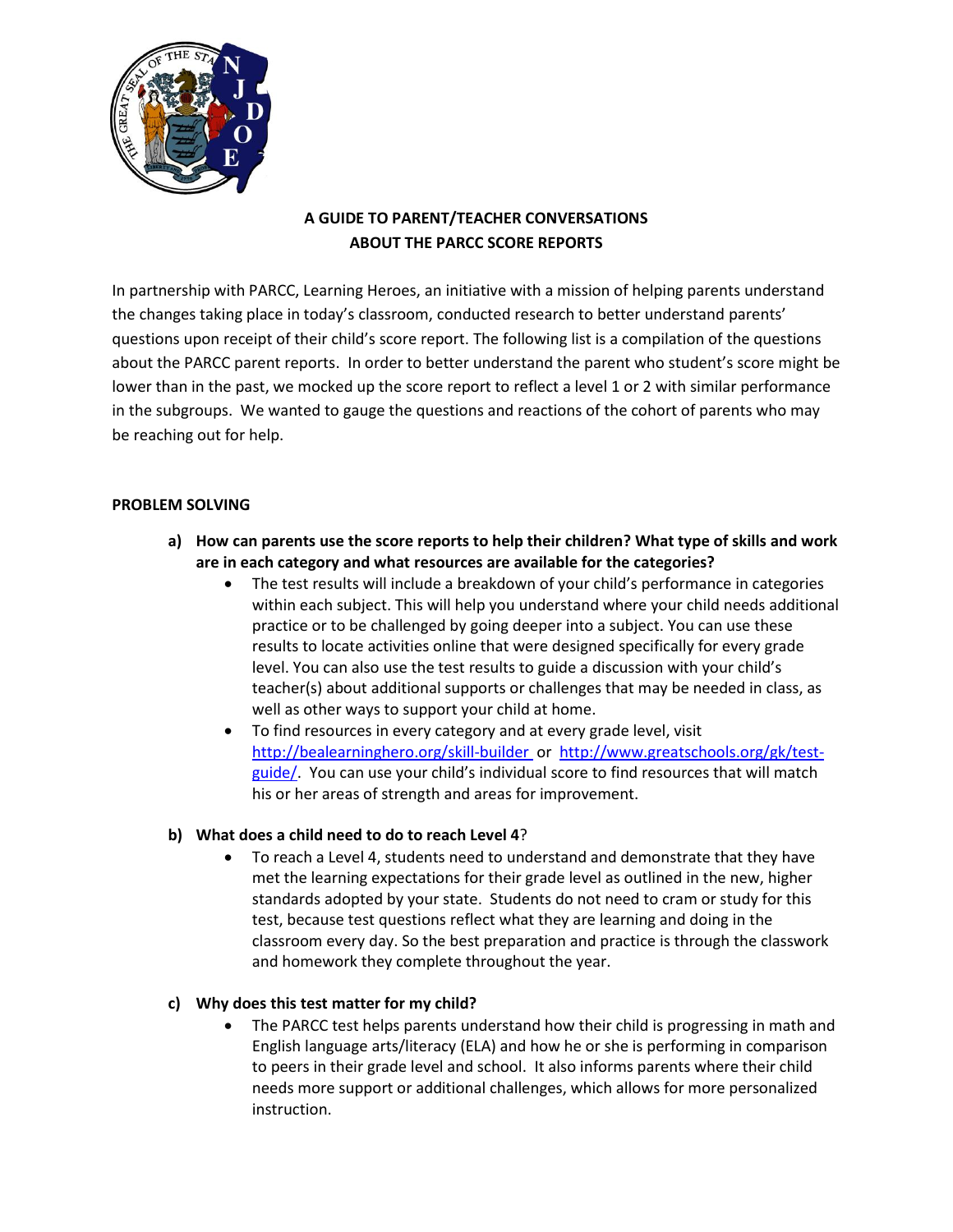### **ABOUT INDIVIDUAL STUDENT SCORES**

- **a) What if my child is doing well in the classroom and on his or her report card, but it is not reflected in the test score?**
	- PARCC is only one of several measures that illustrate a child's progress in math and ELA. Report card grades can include multiple sources of information like participation, work habits, group projects, homework, etc., that are not reflected in the PARCC score, so there may be a discrepancy.
	- It is important to remember that this is only the first year of the test. PARCC scores reflect how students are doing against the standards that are being measured. When the standards change – as happened recently – and are more rigorous, a student who was meeting the standards previously might not be anymore. The student is as smart as he or she was before, but might not be meeting the new higher standards. As students gain the skills and knowledge needed to meet the new higher standards, scores will improve.

### **b) How can teachers help students improve and make progress on next year's test?**

- PARCC has developed a range of instructional tools to help teachers assess the extent to which students are on track to mastering the new standards at their grade levels. The tools help teachers pinpoint students' strengths, determine where students are struggling in key content areas, and use results to differentiate instruction. And they provide models for best practices in instruction and assessment. The tools include:
	- o [Formative Tools K-12](http://parcconline.org/instructional-tools/formative-tools)
	- o [Speaking and listening tools](http://parcconline.org/instructional-tools/speaking-and-listening)
	- o [Diagnostics](http://parcconline.org/instructional-tools/diagnostics)
- Teachers can use the information in the score reports to guide instruction. Students' scores in the math and English language arts/literacy categories provide information about what additional evidence a teacher should gather in the classroom to make decisions about next steps for teaching and learning.

# **c) From the score report, is it possible to identify where a student excels and where he or she needs more support and practice?**

- On your child's score report, the scores in math and English language arts/literacy are broken down into sub-categories. Your child's score in each will help you understand the progress your child is making and whether he/she needs additional practice or needs to be challenged by going deeper into a subject. Not all questions on the test are broken into the sub-categories so the sub-scores will not add up to the overall score.
- The math test is broken down into:
	- o Major Content
	- o Additional and Supporting Content
	- o Expressing Mathematical Reasoning
	- o Modeling and Application
- The English language arts/literacy test is broken down into:
	- o Literary Text
	- o Informational Text
	- o Writing Expression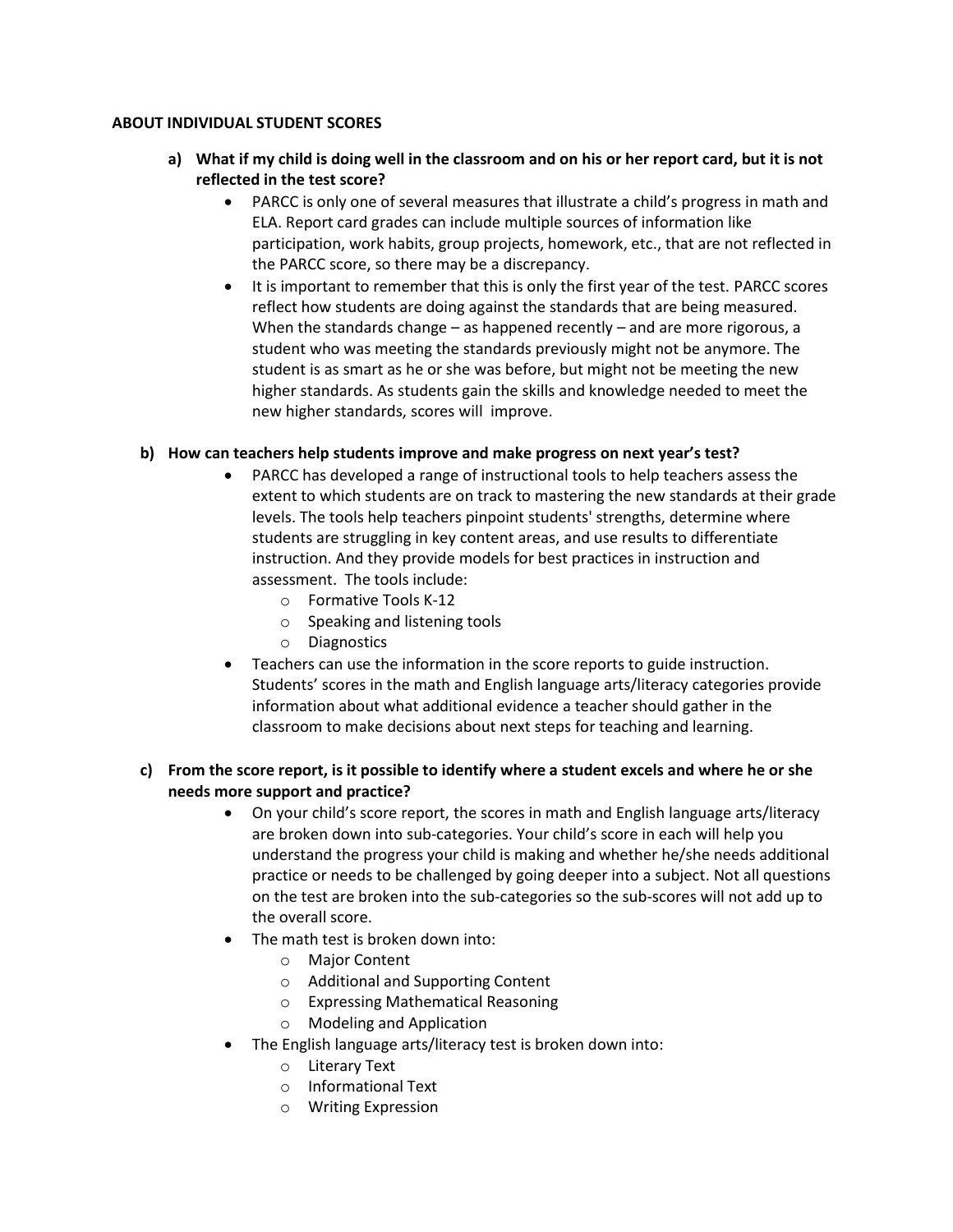- o Knowledge and use of Language Conventions
- o Vocabulary

### **d) How long will it be before progress is evident in student scores?**

 As teachers spend more time focusing on the content outlined in the new standards and students gain more practice with the skills, the scores are expected to improve, especially for younger students. Several states have been using tests aligned to higher standards for a few years now and have seen dramatic improvements in student achievement.

# **e) What does it mean if a student did not achieve a Level 4? Should students be promoted to the next grade level if they do not achieve Level 4?**

 These tests are only one of several measures of how well a student is progressing against the standards, and they do not determine promotion or report card grades. Students who score at Level 4 or above in English language arts/literacy or math have met the expectations of the grade level in the subject matter. If your child scored at Level 3, he or she is approaching the expectations. If your child scored at Level 2, he or she may need additional support to meet expectations in that subject this school year. Students scoring in Level 1 did not meet expectations and will require substantial support to grasp the skills and concepts this school year.

#### **f) Why are parents receiving test scores after the end of the school year?**

 Because this first year of the PARCC test, additional time is required to prepare the first score reports and ensure consistency of the scoring process. Performance levels, the five levels that indicate how well students met grade level expectations and the cut scores for each level must be set based on student results. This takes additional time. After this initial year, the goal is to have scores available to teachers before the beginning of the school year so they have an understanding of each student's strengths and weaknesses and can better personalize instruction.

#### **g) What if my child has special needs? How does the test account for that?**

• The PARCC tests can be taken by all students, except those with severe cognitive disabilities. The test has accommodations and supports that are built into it for students with an Individualized Education Plans (IEP) or 504 plans. Accommodations include digital scratch paper, Braille, closed captioning, and others.

#### **SCORING**

#### **a.) Why do the scores look different than scores from previous state tests?**

- The PARCC assessments measure whether students have the knowledge and skills they need to succeed in their education and work *beyond* high school and reflect new, higher standards. Fewer students are likely to meet them initially. That doesn't mean they aren't doing as well – it just means the expectations are higher.
- New, higher standards are testing more complex skills including critical-thinking, persuasive writing, and problem-solving, which is different than previous tests
- When the standards change as happened recently and are more rigorous, a student who was meeting the standards previously might not be anymore. Your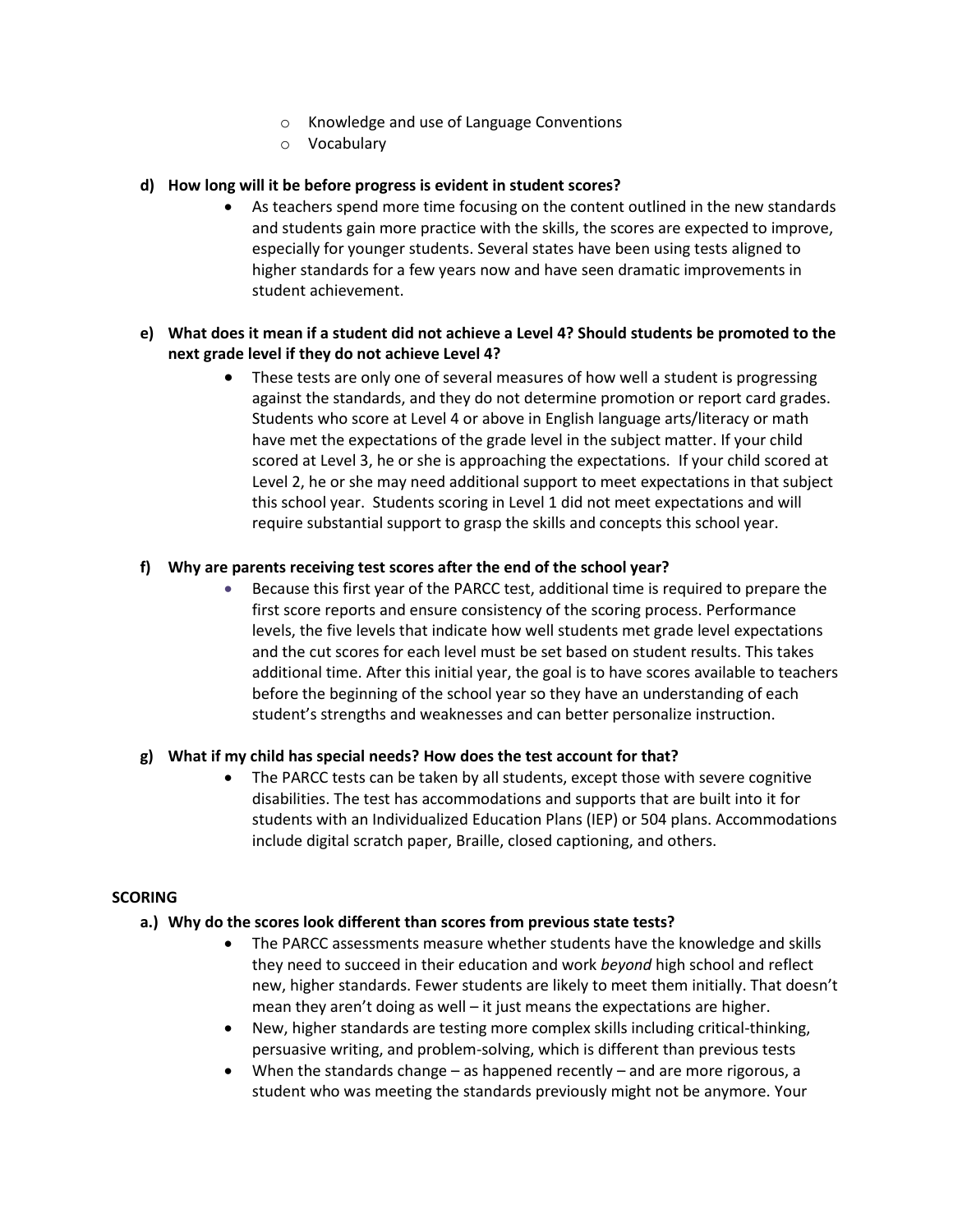child is as smart as he or she was before, but might not yet be meeting the new higher standards.

 This first year's scores set a new baseline from which progress will be measured moving forward.

# **b.) How will students' scores be used?**

Scores are used to identify where a child excels and can be challenged to go deeper into the subject matter, or where he or she needs extra support or practice.

## **c.) What types of questions were asked?**

- This year the PARCC test was broken down into two sections, performance-based tasks (completed in early spring) and the end-of-year assessment (completed near the end of the school year. Performance-based tasks are complex, multi-step writing assignments that ask students to apply their knowledge and skills to address realworld problems. In English language arts/literacy, students have to apply their research and writing skills, and in math, they will solve complex problems and then describe and defend their reasoning.
- The end-of-year assessment includes traditional multiple choice questions, as well as interactive questions that require students to drag and drop their answers into a box, create equations, and fill in the answer. The questions on the test emphasize the real-world skills that are guiding instruction in the classroom: critical-thinking, writing, problem-solving, etc.
	- o To see a practice test for your child's grade, visit: <http://www.parcconline.org/assessments/practice-tests>
- **d.) How many questions were there in each subject? Is it possible to know how many questions a student answered correctly?**
	- In math, the number of questions ranged between 50 and 56 depending on the grade level. In English, they ranged from 32-45 questions.
	- To watch a video that explains the PARCC test and walks through practice tests in math and English language arts/literacy, visit:<http://bealearninghero.org/classroom/parcc/>

### **e.) How were the questions scored? Who scored them?**

- Some of the test questions are scored automatically by computers, including, but not limited to selected response questions. Others require scoring by trained scorers.
- PARCC partners with Pearson to hire qualified scorers who must have a Bachelor's degree in mathematics, reading, education, or a related field to score the tests. Applicants go through a rigorous and selective evaluation and hiring process to qualify as PARCC scorers. This includes extensive training, and scorers must pass practice scoring sets before being qualified as a PARCC scorer. Three-quarters of all scorers have teaching experience.

# **f.) If a student was not familiar with computers, were accommodations made for technology, such as paper and pencil versions? Did students have enough time to finish?**

 There were resources available to give students the opportunity to practice on computers in class. This included taking PARCC practice tests, so they could become familiar with the tools, including calculators and highlighters, and the different types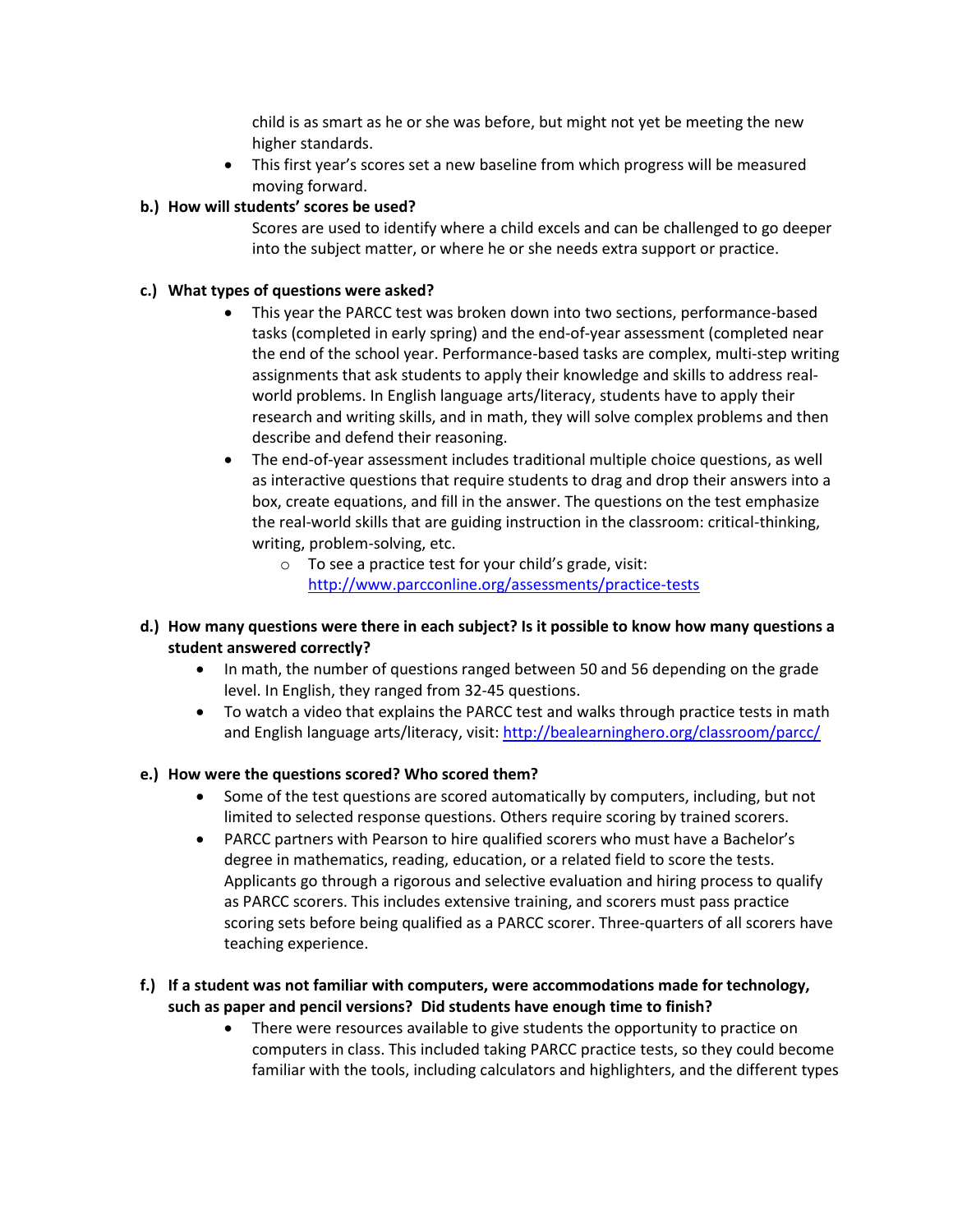of questions, like creating a graph, typing answers in a box, etc. To see a practice test, visit [http://www.parcconline.org/assessments/practice-tests.](http://www.parcconline.org/assessments/practice-tests)

 There are also tutorials that were available to walk through the different types of test items and guide students through the use of the computer based tools, including dragging and dropping, graphing and equation construction. To see the tutorial, visit

<http://epat-parcc.testnav.com/client/index.html#login?username=PCTutorial&password=Tutorial>

- The PARCC test includes resources to address visual, auditory, and physical access barriers, allowing virtually all students to demonstrate what they know and can do.
- Paper tests are only available for schools that do not meet the technology requirement, and either lack computers or sufficient internet connections to support an online test. They are not an available option based on student preference. Students with a disability who need a paper test must have it listed as an accommodation on an IEP or 504.
- **g.) How was student performance for the categories in each subject determined? Are sample questions in each category available in each grade level?**
	- Test questions are written to target different areas of the subject being tested, which are reflected on categories on the score report. For example, reading informational text in English language arts is one aspect. Most test questions only fall into one area, but some questions may cover more than one. A student must correctly answer a certain portion of the questions in each area to meet the expectation of the area.

# **h.) Is it possible to identify whether students finished every section of the test?**

- Unfortunately this is not part of the score report. Each student needs to answer at least one question from each of the two components (i.e. Performance Based and the End of Year) of the test in order to receive an overall test score. If a student does not answer a test question, that question is scored as incorrect.
- **i.) Do teachers receive the same kind of information as parents? If not, what do teachers receive?**
	- PARCC provides the same information to teachers and parents. Some states and districts may offer supplementary materials to educators.

### **REINFORCING THE CHANGES**

- **a) Why do we need a new test and standards?** 
	- A new test was needed to measure the new, more rigorous standards that are guiding teachers' instruction in the classroom in ELA and math. These standards focus on the skills students need in the real world, like critical thinking, analyzing, and problem-solving. The tests reflect the types of activities that students are now doing in the classroom every day.
- **b) If fewer students are meeting expectations on this test than the previous state test, are they really accurate measures of student progress?**
	- Yes. Education leaders in our state expected fewer students to meet expectations because they are higher than they were before. We have raised the bar at each